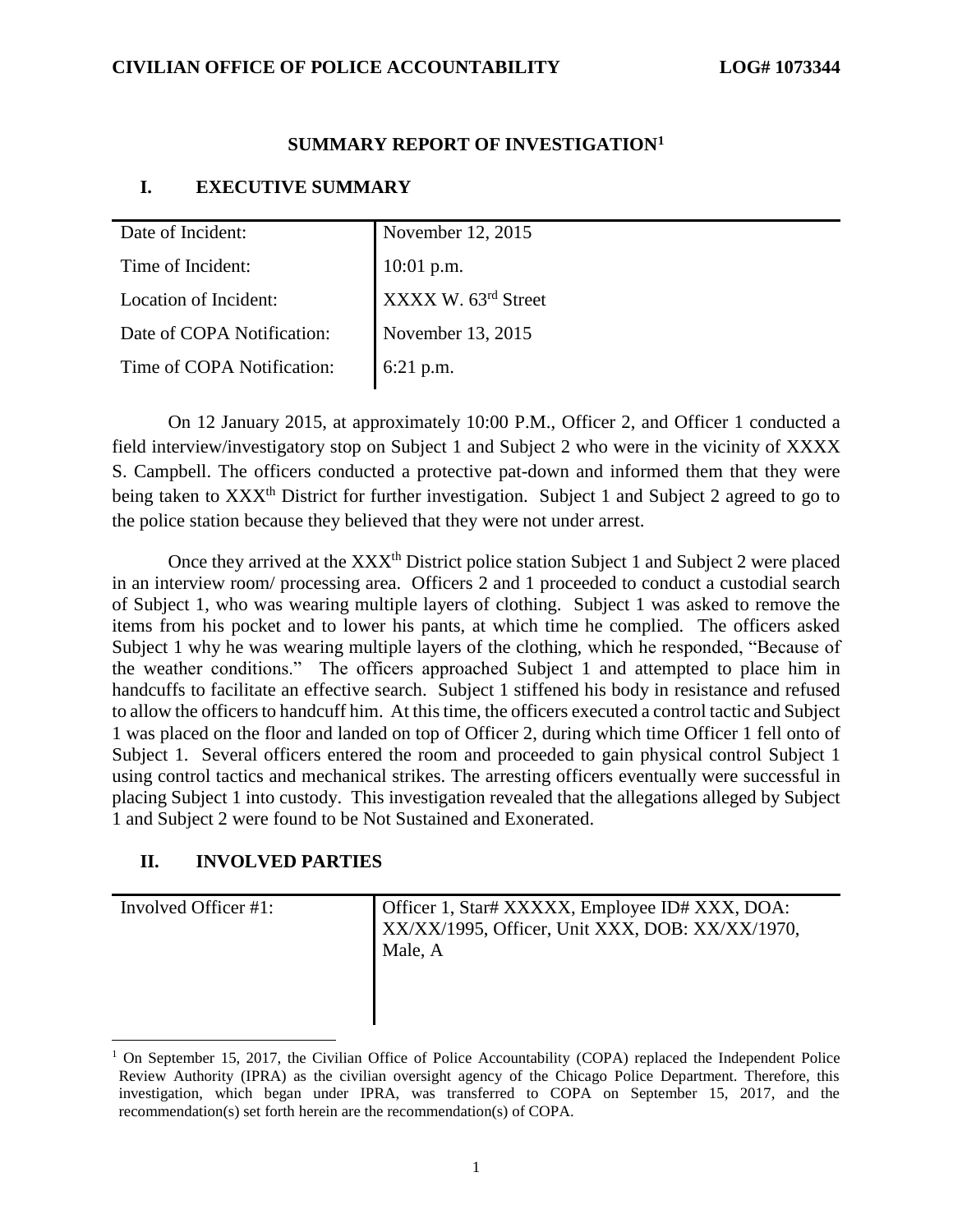| Involved Officer #2: | Officer 2, Star# XXXX, Employee ID# XXXXXX, DOA:<br>XX/XX/2007, Officer, Unit XXX, DOB: XX/XX/1983,<br>Male, A |
|----------------------|----------------------------------------------------------------------------------------------------------------|
| Witness Officer #1:  | Officer 3, Star #XXXXX, Employee ID# XXXXX, DOA:<br>XX/XX/2000, Officer, Unit XXX, DOB: XX/XX/1974,<br>Male, A |
| Subject $#1$ :       | Subject 1, DOB: XX/XX/1992, Male, Black                                                                        |
| Subject $#2$ :       | Subject 2, DOB: XX/XX/1996. Male, Black                                                                        |

## **III. ALLEGATIONS**

| <b>Officer</b> | <b>Allegation</b>                                                 | <b>Finding</b>          |
|----------------|-------------------------------------------------------------------|-------------------------|
| Officer 1      | 1. Grabbed Subject 1 by the legs and tripped him to<br>the floor; | Exonerate               |
|                | 2. Struck Subject 1 about the body and face; and                  | <b>Not</b><br>Sustained |
|                | 3. Called Subject 1 and Subject 2 "Savage ass<br>niggers.         | <b>Not</b><br>Sustained |
| Officer 2      | 1. Grabbed Subject 1 by the legs and tripped him to<br>the floor; | Exonerate<br><b>Not</b> |
|                | 2. Stuck Subject 1 about the body and face; and                   | Sustained               |
|                | 3. Called Subject 1 and Subject 2 "Savage ass<br>niggers."        | <b>Not</b><br>Sustained |

## **IV. APPLICABLE RULES AND LAWS**

### Rules

Rule 8: Disrespect to or maltreatment of any person, while on or off duty.

General Orders

General Order G03-02-01: The Use of Force Model

General Order G03-02-02: Force Options

State Laws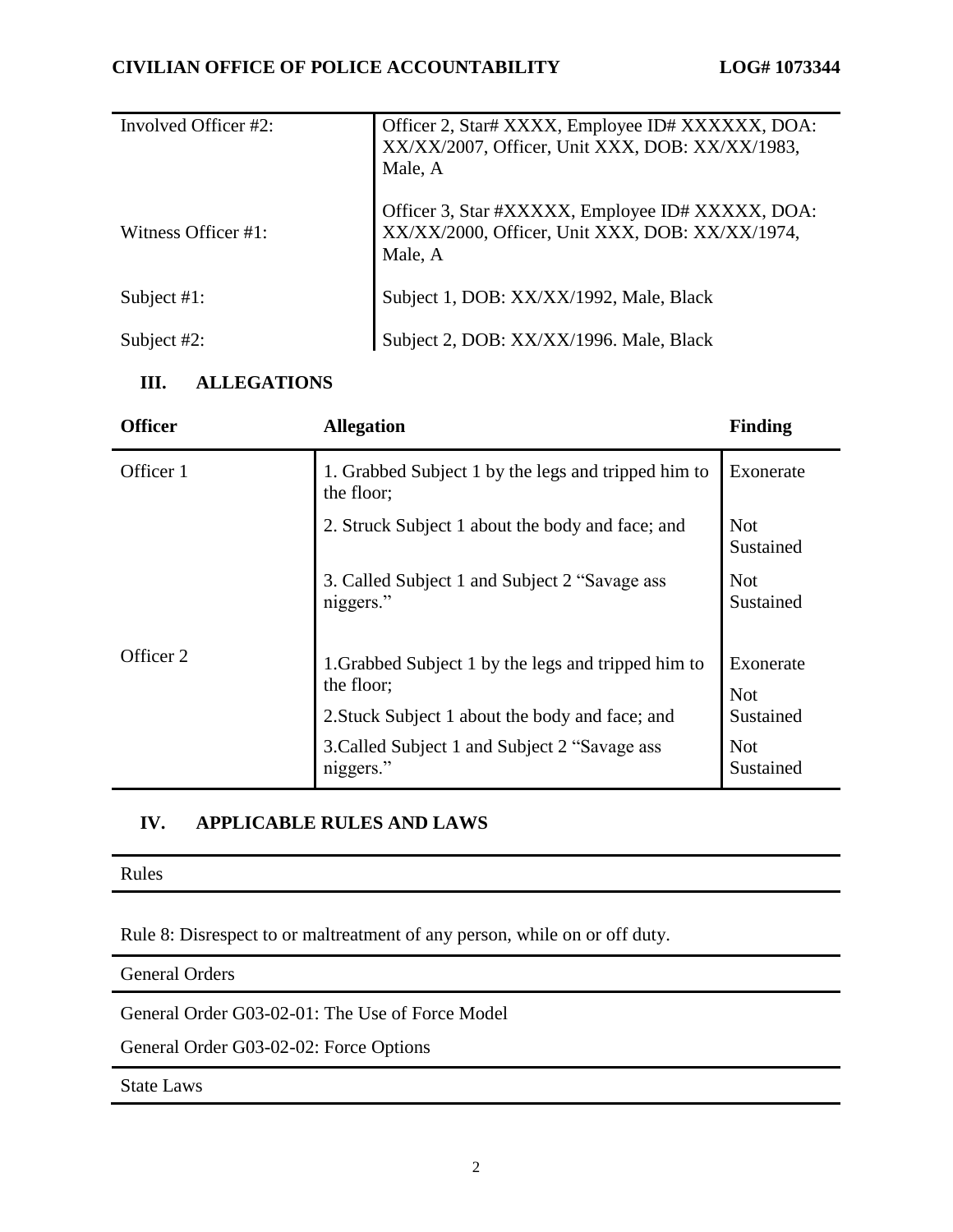720 ILCS 570.0/402-C: PCS – Possession Amount Control Substance Except (A) (D) 720 ILCS 550.0/4-A: Cannabis – Possess Less than 2.5 Grams 720 ILCS 5.0/31-1-A: Resisting/Obstructing/ Peace Officer/ Correction Employee 10-8-515: Soliciting Unlawful Business 720 ILCS 5.0/12-3-A-2: Battery – Make Physical Contact

## **V. INVESTIGATION**

#### **a. Interviews**

**COPA Interviewed the complainant, Subject 1<sup>2</sup>** , on 15 January 2015. Subject 1 reported that on 12 January 2015, he and his brother, Subject 2, were walking to the store when they were stopped by an unmarked squad car. The officers, now known as Officers 1 and 2, patted them down and informed them that they were taking them to the XXX<sup>th</sup> District Police Station to run their names. Subject 1 and Subject 2 complied with the officers, and they were transported to the police station.

When they arrived at the XXX<sup>th</sup> District Police Station, the officers put him and Subject 2 in the same interview room. One of the officers (Officer #1) told Subject 1 to empty his pockets and to lower his pants. Subject 1 complied, but then immediately raised his pants back up. Officer #1 noticed that Subject 1 was wearing two pairs of pants and asked him, "Why are you wearing another pair of pants?" Subject 1 informed the officer that he was wearing the extra pair of pants, because of the weather conditions.

 At this time, Officer #1 approached Subject 1 and grabbed his arm and told him that he was placing him in handcuffs. Subject 1 admitted that he stiffened his arms and refused to allow the officer to handcuff him. Subject 1 indicated that he refused to let the officer handcuff him because the officers told him that he was only in the district to run him and his brother's names. The other officer (Officer #2) grabbed his other arm and attempted to assist in handcuffing him. Officer #1 then grabbed his legs, tripped him to the floor, causing him to land on Officer #1. Officer #1 accused Subject 1 of reaching for his gun, and the officers called for assistance. Several officers entered the interview room and began to punch and kick Subject 1 about the face and body. Subject 1 also related that an unknown officer put his foot and knee on his face.

Subject 1 sustained pain to his head and body, and he received medical treatment at the University of Chicago Hospital. Subject 1 also had abrasions on his arms, elbows, face, and back. (Att. #14)

 $\overline{\phantom{a}}$ 

<sup>2</sup> Att. 14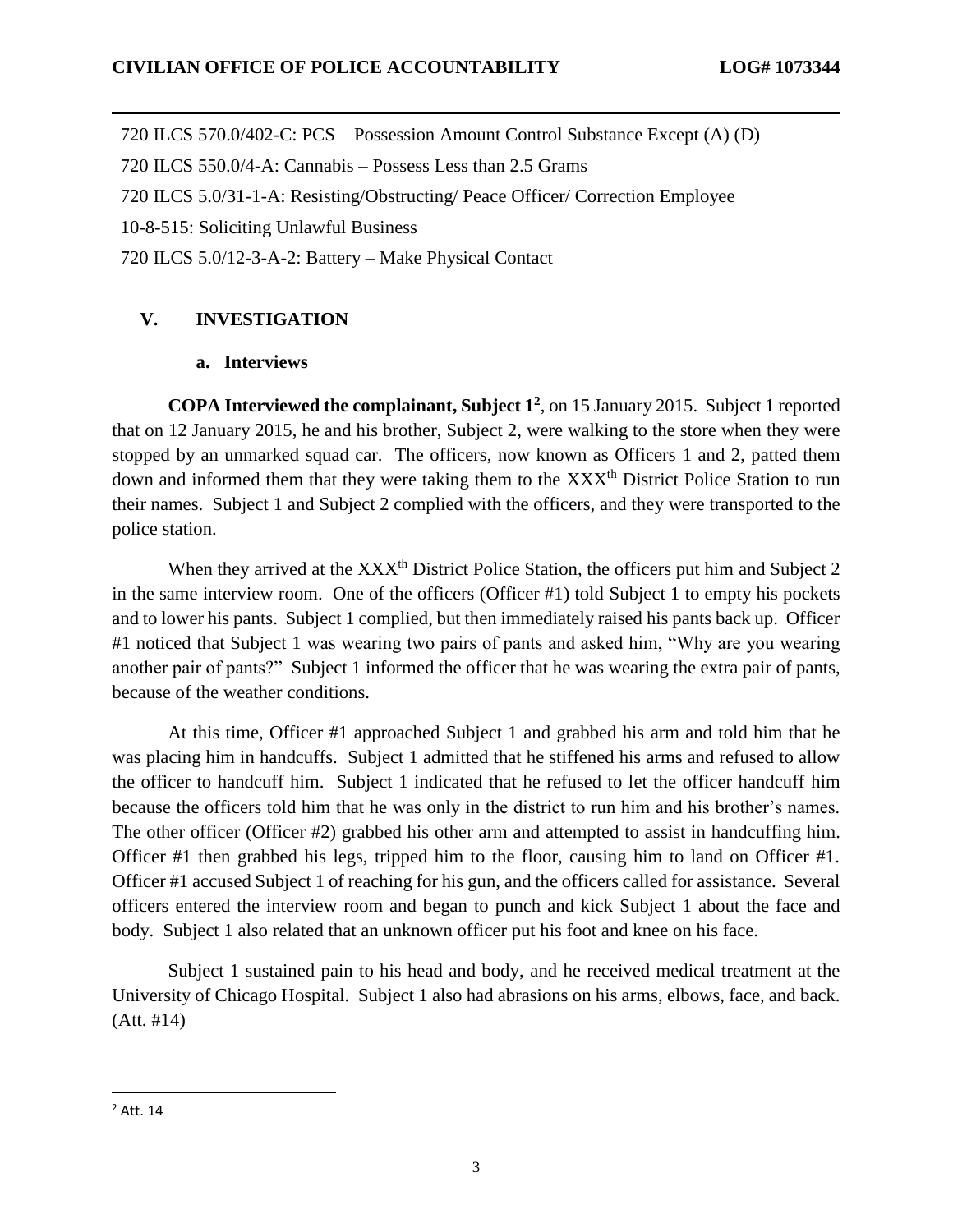COPA interviewed **Reporting Party Victim, Subject 2<sup>3</sup>** , on 15 January 2015. Subject 2 related, in essence, the same information as for his brother, Subject 1. Subject 2 further related that while they were at the XXX<sup>th</sup> District Police Station, Subject 1 was thrown to the ground, and struck about the body and face. Subject 2 described the physical abuse as slamming Subject 1 into the floor, elbowing him on the face, and beating him about the body. The officers then took Subject 1 into another area of the station where he was allegedly beaten by the officers. Subject 2 stated that he recorded the incident on his phone, but when he refused to delete the video footage, the officers confiscated the phone. Subject 2 further related that an officer referred to him and Subject 1 as "Savage ass niggers." Subject 2 also heard one of the officers say words to the effect of "I tried to break his fucking arm."

COPA interviewed the accused**, Officer 2 4** , on 20 October 2015. Officer 2 informed COPA on 12 January 2015, he and his partner, Officer 1, were in the vicinity of XXXX W. 63rd Street when they observed Subject 1 and Subject 2, yelling "Rocks" to passing vehicles. Officers 2 and 1 conducted a field interview with Subject 1 and Subject 2, then conducted a protective pat-down, placed them in the squad car and transported them to the XXX<sup>th</sup> District Police Station.

When they arrived at the XXX<sup>th</sup> District Police Station, the officers placed Subject 1 and Subject 2 in the processing room. At this time, Officers 2 and 1 were going to conduct a thorough custodial search of Subject 1, who had on multiple layers of clothing on. Subject 1 stood up, grabbed the top of the divider, and refused to comply with the search. Subject 1 also stiffened his body and ignored the officers' directives. Officers 2 and 1 attempted to handcuff Subject 1, but he would not let go of the divider. The officers then conducted an emergency takedown. They were able to get Subject 1 to the ground, which caused Subject 1 to land on top of Officer 2, and Officer 1 landed on top of Subject 1.

According to Officer 2, Subject 1 struck him with his elbow. Officer 2 indicated that Subject 1 was on top of him with his (Subject 1) back on Officer 2's chest. Officer 2 then struck Subject 1 with his elbow, but he continued to struggle. Subject 1 also pushed and shoved Officer 1. Officer A called for assistance over the radio. Several officers entered the processing room, and they placed Subject 1 into custody. Once Subject 1 was secured by the assisting officers, Officer 2 did not witness anything else that occurred. Officer 2 did not recall observing any injuries to Subject 1. Officer 2 explained that he never got an opportunity to search Subject 1 and that another officer searched and recovered narcotics from him. Officer 2 did not know which officer searched Subject 1. Officer 2 denied the allegations made against him.

**COPA interviewed the accused, Officer 1<sup>5</sup>** , on 20 October 2015. Officer 1 stated that on 12 January 2015 Subject 1 and Subject 2 were placed under arrest for soliciting drugs. Officer 1 indicated that Subject 1 and Subject 2 were searched for weapons, handcuffed and placed in the

 $\overline{a}$ 

 $3$  Att. 21

<sup>4</sup> Att. 37

<sup>5</sup> Att. 41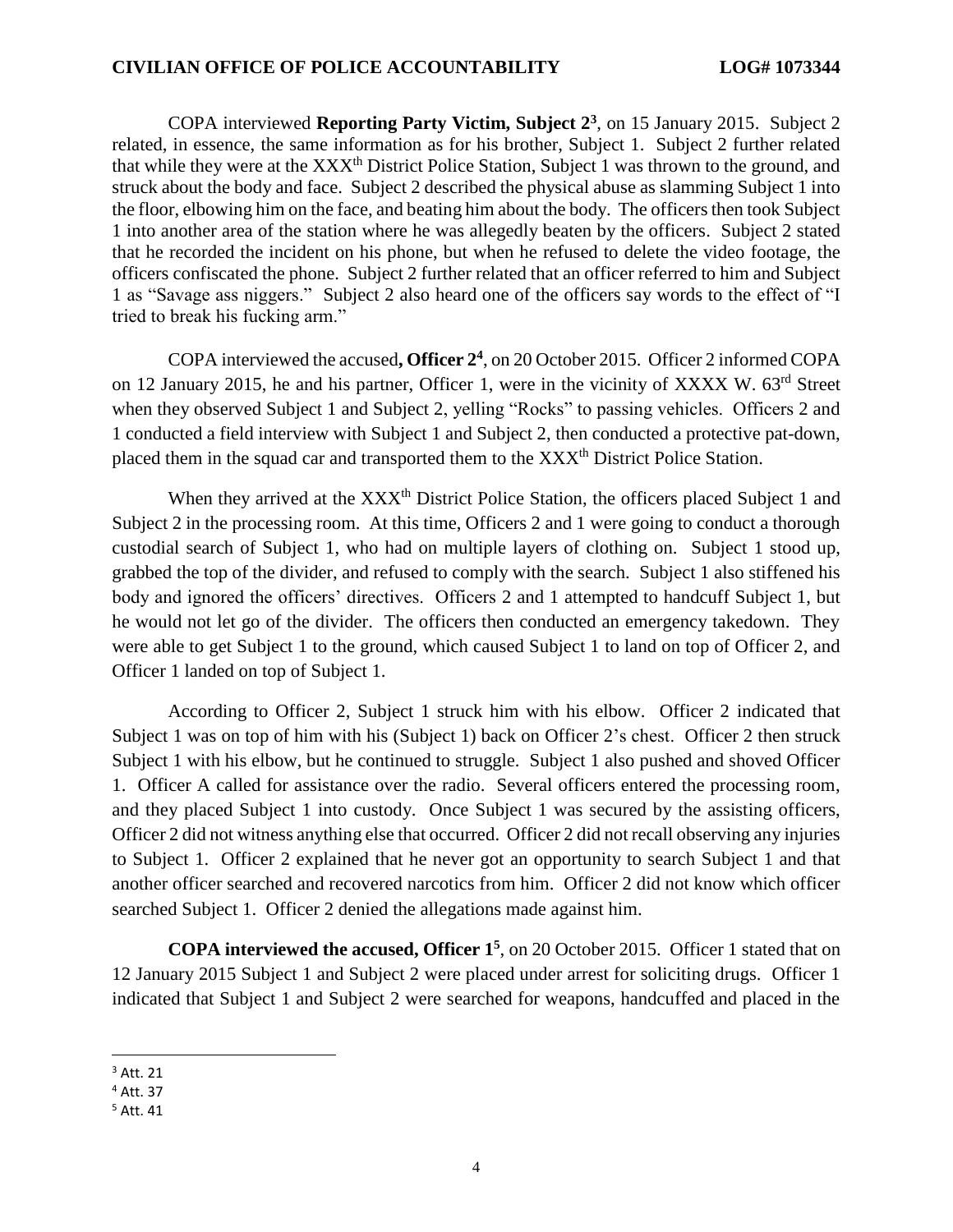squad car. Officers 1 and 2 then transported Subject 1 and Subject 2 to the XXX<sup>th</sup> District Police Station.

While at the XXX<sup>th</sup> District Police Station, the officers placed Subject 1 and Subject 2 in the processing room. Subject 1 and Subject 2 were told to put all their items on the table. During that time, Officer 1 observed that Subject 1 had on three layers of pants. Officer 1 told Subject 1 to take off the top layer of pants, and Subject 1 refused. Subject 1 was standing up at the time, and he held on to a divider connected to the processing table.

Officer 1 and Officer 2 approached Subject 1 and attempted to handcuff him behind his back. Subject 1 stiffened his body and refused to comply with the officer's commands. At this time, Subject 1 shoved Officer 1 on the chest. Officer 1 believed that he had one of Subject 1' arms handcuffed, and they attempted to gain control of Subject 1. At one point during the struggle, Officer 1 grabbed one of Subject 1' legs, but he was still unable to get control of Subject 1. Officer 1, Officer 2, and Subject 1 continued to struggle with one another until they all fell to the floor. Officer 1 said Officer 1 was on the floor, Subject 1 was on top Officer 2 and Officer 1 was on top of Subject 1. According to Officer 1, he observed Subject 1 elbow Officer 2 at least once.

The struggle continued, and Officer 2 finally got on the radio and called for assistance. Officer 1 indicated that he struck Subject 1 in the chest and jaw with his forearm and closed fist, to stop him from struggling. The assist officers entered the room, and they were able to place Subject 1 into custody. Officer 1 never observed any injuries to Subject 1. Officer 1 admitted to grabbing Subject 1' leg but indicated that he only did it because Subject 1 was resisting arrest. Officer 1 admitted to striking Subject 1 on the chest, but he was not sure if he struck him on the face. Officer 1 denied verbally abusing Subject 1 and Subject 2.

In a To-From Report dated 14 January 2016, the **witness, Officer 3<sup>6</sup>** stated he was at the XXX<sup>th</sup> District Police Station when an emergency was called out over Zone 6, "Officers needing assistance in the XXX<sup>th</sup> District processing area." Upon entering the room, Officer 3 observed Subject 1 on top Officer 2, and he was resisting with Officers 2 and 1. Officer 3 immediately removed his Taser from the holster and utilized the laser sights by pointing it at Subject 1's chest and giving verbal commands. Officer 3 then performed an armbar and wristlock and pulled Subject 1 off of Officer 2 and assisted in handcuffing him. Officer 3 denied witnessing the allegations made against Officers 2 and 1.

#### **b. Digital Evidence**

The **evidence technician photographs<sup>7</sup>** of Subject 1 depicted abrasions to his right shoulder, an abrasion to his right wrist, scratches to the back of his neck, and abrasions on both elbows.

 $\overline{\phantom{a}}$  $6$  Att. 50

<sup>7</sup> Att. 45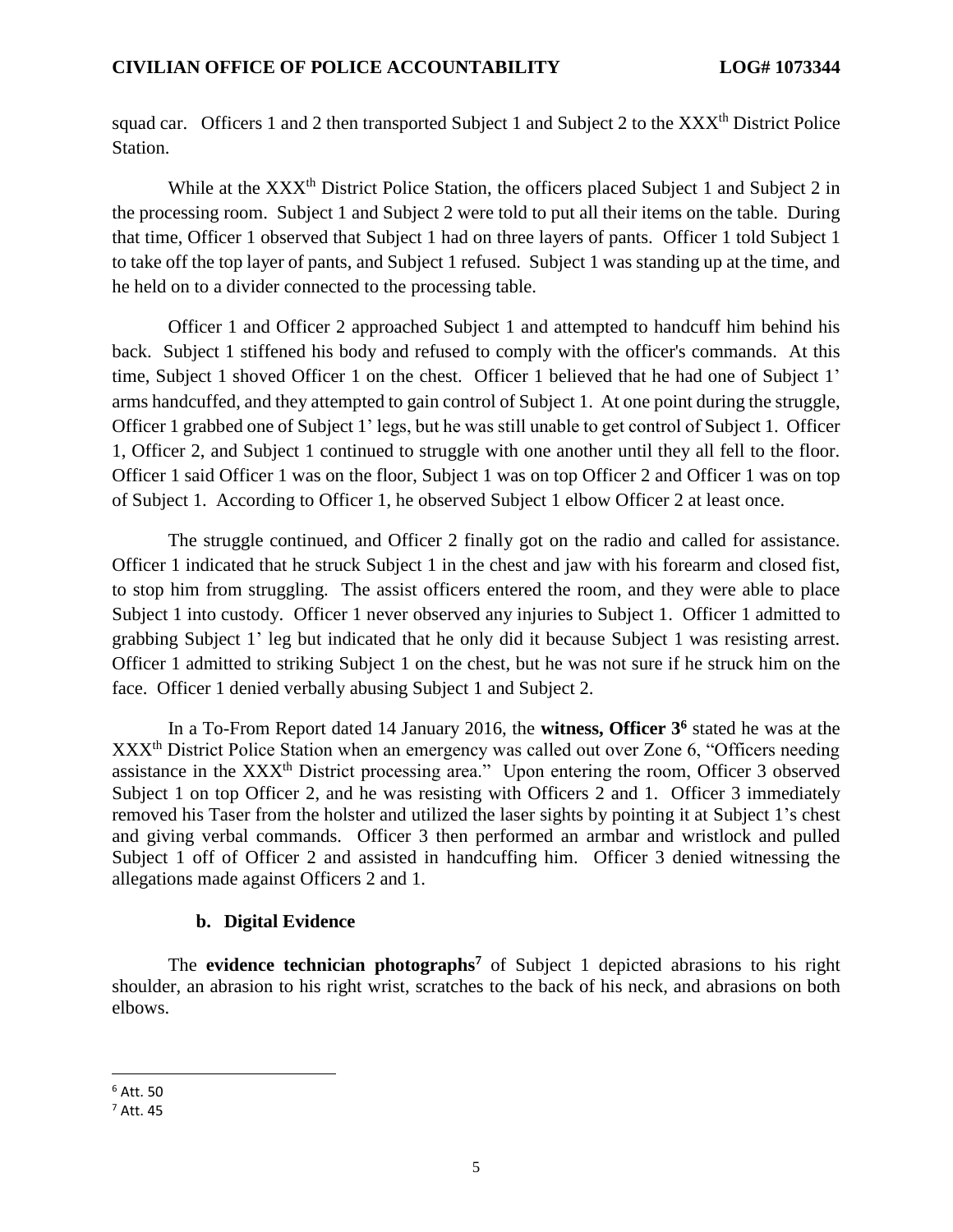#### **c. Physical Evidence**

The **medical records<sup>8</sup>** from The University of Chicago Hospital for Subject 1 indicated he complained of facial pain which resulted from an assault. Subject 1 explained that he was kicked and punched by a police officer while in police custody. Subject 1 did not have any redness or swelling to his face.

#### **d. Documentary Evidence**

The **Arrest Report and Case Report Recorded Under RD# XXXXXXX of Subject 1<sup>9</sup>** indicated he was arrested for possession of a controlled substance, cannabis, resisting arrest, soliciting unlawful business and battery, by Officers 1 and 2. The narrative of the report indicated that Subject 1 was placed into custody after he was observed yelling "rock-rocks" at passing citizens and vehicles. The arresting officers transported Subject 1 to the XXX<sup>th</sup> District Police Station for processing.

While at the XXX<sup>th</sup> District Police Station, Subject 1 refused to allow the arresting officers to search his cargo pants. Subject 1 stiffened his body and refused to place his hand behind his back. The arresting officers gave verbal commands, which Subject 1 refused to follow. Subject 1 began to struggle and attempted to defeat the officers during emergency handcuffing. The arresting officers called for assist officers, and they were finally able to place Subject 1 into custody. During the struggle, Subject 1 elbowed Officer 2 in the chest and pushed Officer 1 in the chest. During the search of Subject 1 the officers found one plastic bag that contained (10) knotted bags each with A rock suspect crack cocaine. The officers also found one plastic bag which contained (6) ziplock bags with a green leafy substance.

The **Arrest Report of Subject 2<sup>10</sup>** indicated that he was arrested for soliciting unlawful business by Officers 1 and 2. The narrative of the report indicated that Subject 2 was arrested after he was observed yelling "rocks-rocks" at passing citizens and vehicles. Subject 2 was placed into custody and transported to the XXX<sup>th</sup> District Police Station.

The **Tactical Response Report completed by Officer 2<sup>11</sup>** for Subject 1 indicated that he did not follow verbal direction, stiffened, pulled away, flailed arm, and elbowed R/O in the chest. Officer 2 responded with member presence, verbal commands, armbar, take down/emergency handcuffing, and elbow strike.

 The **Tactical Response Report completed by Officer 1<sup>12</sup>** for Subject 1 indicated that he did not follow verbal direction, stiffened, pulled away, and pushed R/O in the chest. Officer 1

<sup>12</sup> Att. 26

 $\overline{\phantom{a}}$ <sup>8</sup> Att. 44

 $9$  Att. 4, 6

 $10$  Att. 5

 $11$  Att. 25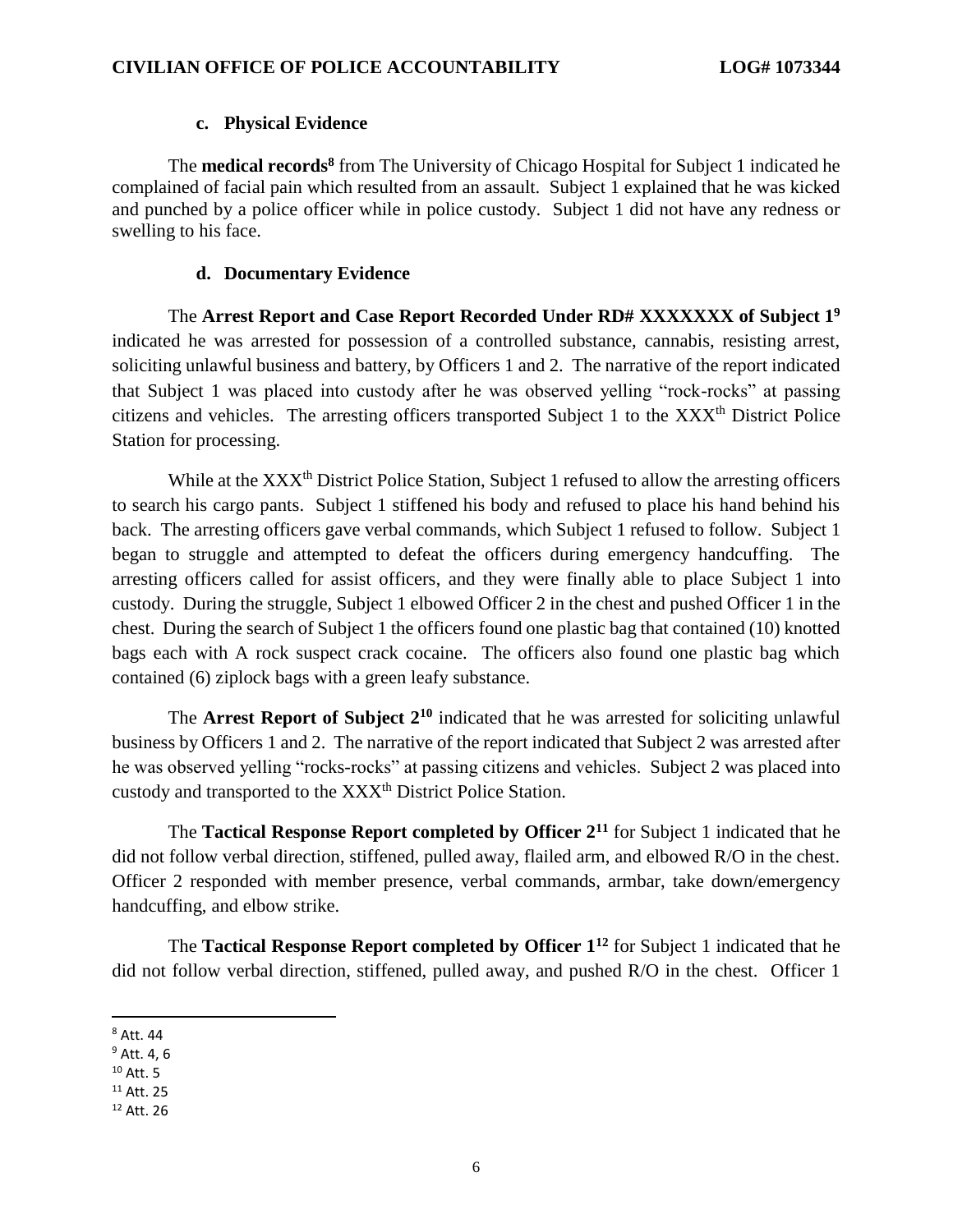responded with member presence, verbal commands, escort holds, take down/emergency handcuffing, closed hand strike/punch, and forearm strike.

The **Tactical Response Report completed by Officer 3<sup>13</sup>** for Subject 1 indicated that he did not follow verbal direction, stiffened, pulled away, and flailed arms. Officer 3 responded with member presence, verbal commands, wristlock, armbar, and Taser (Laser Targeted).

## **VI. ANALYSIS**

The burden of proof COPA must reach for a finding on each allegation is the preponderance of the evidence standard.

It is alleged that Officer 1: (1) grabbed Subject 1 by the legs and tripped him to the floor; (2) Struck Subject 1 about the body and face; and (3) Called Subject 1 and Subject 2 "Savage ass niggers."

### **a. Allegation 1: Grabbed Subject 1 by the legs and tripped him to the floor**

The evidence shows that Officer 1 performed an emergency takedown during his encounter with Subject 1. Subject 1 reported that the officers asked him to lower his pants during a search, in which he complied. Subject 1 indicated that he immediately pulled his pants back up. Subject 1 admitted that when the officers attempted to handcuff him, he stiffened his body and would not allow the officers to handcuff him. Officer 1 reported that when he and Officer 2 approached Subject 1 to place him in handcuffs, Subject 1 held onto a dividing wall and would not allow them to handcuff him. At this time Officers 1 and 2 had to force Subject 1 fell to the floor. Offices 1 and 2 documented their actions in the Department reports.

Based on the evidence and the admission from Subject 1 that he resisted the officers, COPA recommends a finding of **Exonerated**.

## **b. Allegations 2 - 3: Struck Subject 1 about the body and face; and called Subject 1 and Subject 2 "Savage ass niggers."**

COPA recommends a finding of **Not Sustained** for allegations 2 – 3 against **Officer 1**. Officer 1 indicated that he struck Subject 1 on the chest with his forearm in an attempt to stop to him from striking Officer 2 with his elbows, and could have possibly struck Subject 1 on the face. Officer 1 denied calling Subject 1 and Subject 2 "Savage ass niggers."

In the statement of Subject 1, he admitted that he stiffened his body and resisted the officers because he didn't believe the officers should have handcuffed him. Subject 1 did not sustain any injuries to his facial area, but he had abrasions to his elbows, shoulders, neck and his right wrist.

 $\overline{\phantom{a}}$ 

<sup>13</sup> Att. 28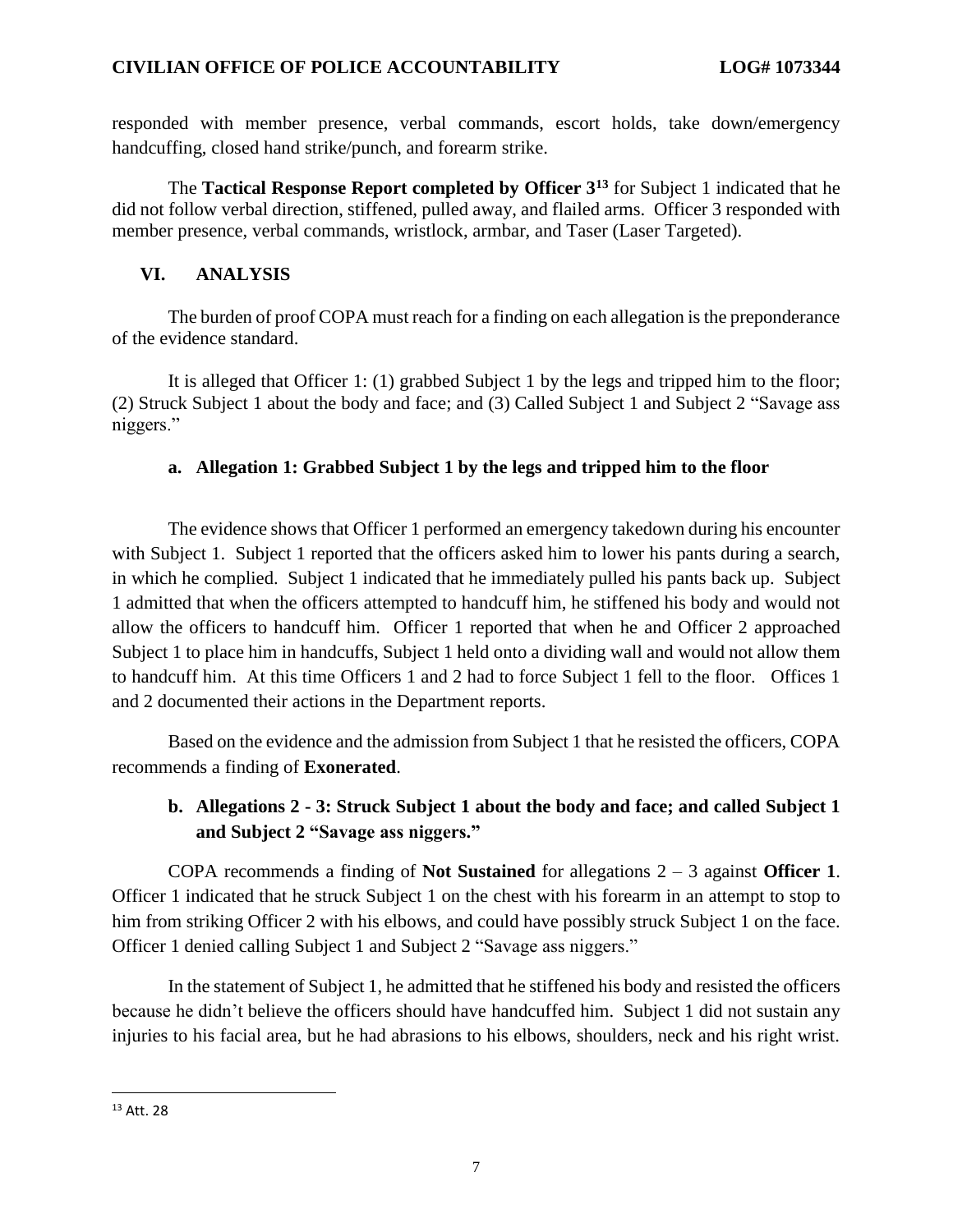Due to the lack of evidence to either prove or disprove the allegations, the COPA recommends a finding of **Not Sustained**.

It is alleged that Officer 2: (1) grabbed Subject 1 by the legs and tripped him to the floor; (2) Struck Subject 1 about the body and face; and (3) Called Subject 1 and Subject 2 "Savage ass niggers."

### **a. Allegation 1: Grabbed Subject 1 by the legs and tripped him to the floor**

The evidence shows that Officer 2 performed an emergency takedown during his encounter with Subject 1. Subject 1 reported that the officers asked him to lower his pants during a search, in which he complied. Subject 1 indicated that he immediately pulled his pants back up. Subject 1 admitted that when the officers attempted to handcuff him, he stiffened his body and would not allow the officers to handcuff him. Officer 2 reported that when he and Officer 2 attempted to conduct a custodial search, Subject 1 stood up grabbed the dividing wall and stiffened his body. Officers 2 and 1 attempted to handcuff Subject 1, but he would not let go of the dividing wall. At this time, Officers 1 and 2 conducted an emergency takedown, which caused all three of them to fall on the floor. Offices 1 and 2 documented their actions in the Department reports.

Based on the evidence and the admission from Subject 1 that he resisted the officers, COPA recommends a finding of **Exonerated**.

## **b. Allegations 2 - 3: Struck Subject 1 about the body and face; and called Subject 1 and Subject 2 "Savage ass niggers."**

 COPA recommends a finding of **Not Sustained** for allegations #2 – 3 against **Officer 2** for the same reasons given to Officer 1. Officer 2 further indicated that he gave Subject 1 an elbow strike after Subject 1 elbowed him in the chest. Officer 2 denied the allegations made against him.

## **VII. CONCLUSION**

Based on the analysis set forth above, COPA makes the following findings:

| <b>Officer</b> | <b>Allegation</b>                                                 | <b>Finding</b>          |
|----------------|-------------------------------------------------------------------|-------------------------|
| Officer 1      | 1. Grabbed Subject 1 by the legs and tripped him to<br>the floor; | Exonerate               |
|                | 2. Struck Subject 1 about the body and face; and                  | <b>Not</b><br>Sustained |
|                | 3. Called Subject 1 and Subject 2 "Savage ass<br>niggers."        | <b>Not</b><br>Sustained |
| Officer 2      |                                                                   | Exonerate               |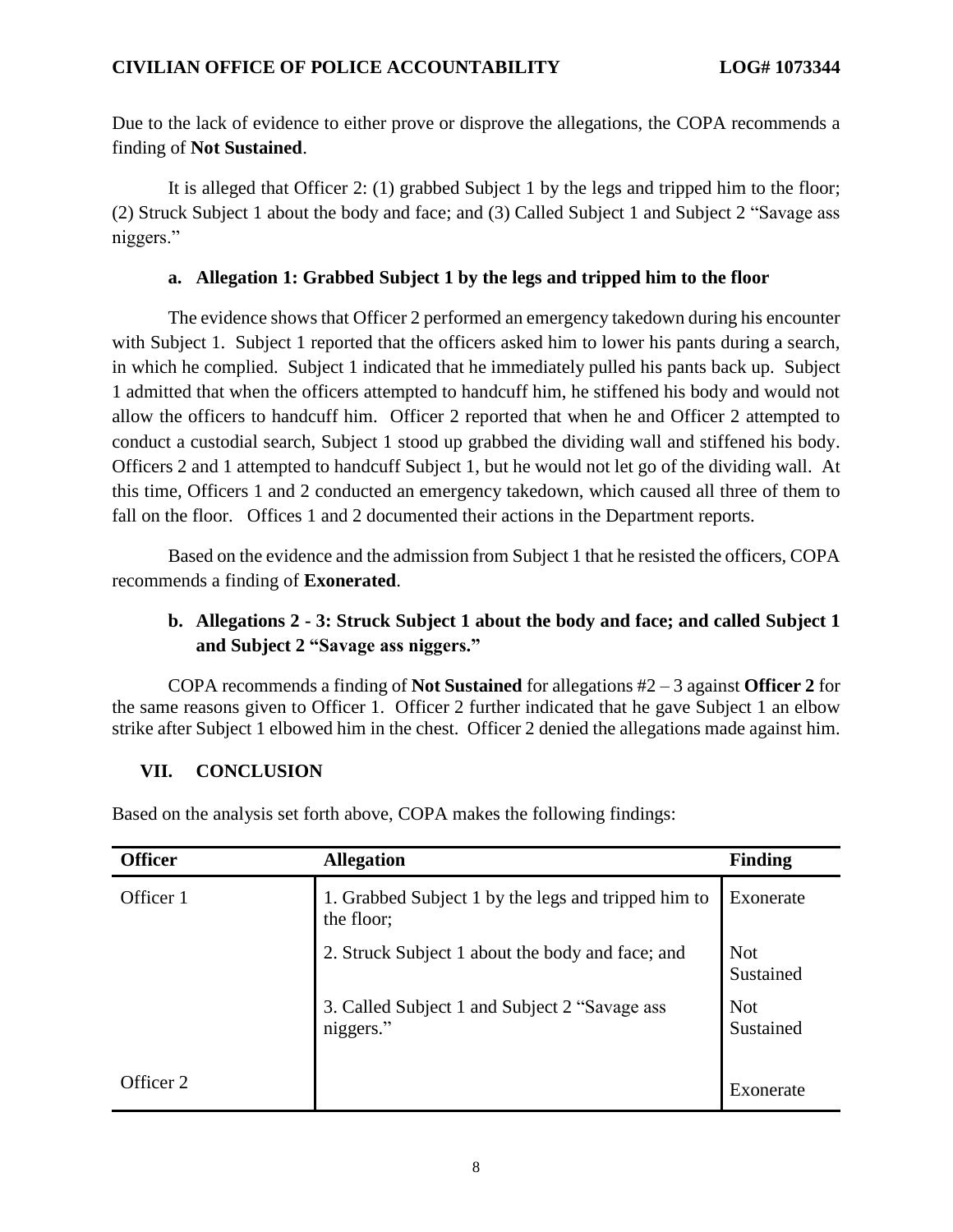## **CIVILIAN OFFICE OF POLICE ACCOUNTABILITY LOG# 1073344**

| 1. Grabbed Subject 1 by the legs and tripped him to<br>the floor; | Not<br>Sustained |
|-------------------------------------------------------------------|------------------|
| 2. Struck Subject 1 about the body and face; and                  | <b>Not</b>       |
| 3. Called Subject 1 and Subject 2 "Savage ass<br>niggers."        | Sustained        |

\_\_\_\_\_\_\_\_\_\_\_\_\_\_\_\_\_\_\_\_\_\_\_\_\_\_\_\_\_\_\_\_\_\_ \_\_\_\_\_\_\_\_\_\_\_\_\_\_\_\_\_\_\_\_\_\_\_\_\_\_\_\_\_\_\_\_\_\_

Approved:

*Deputy Chief Administrator 1 – Chief Investigator* Date